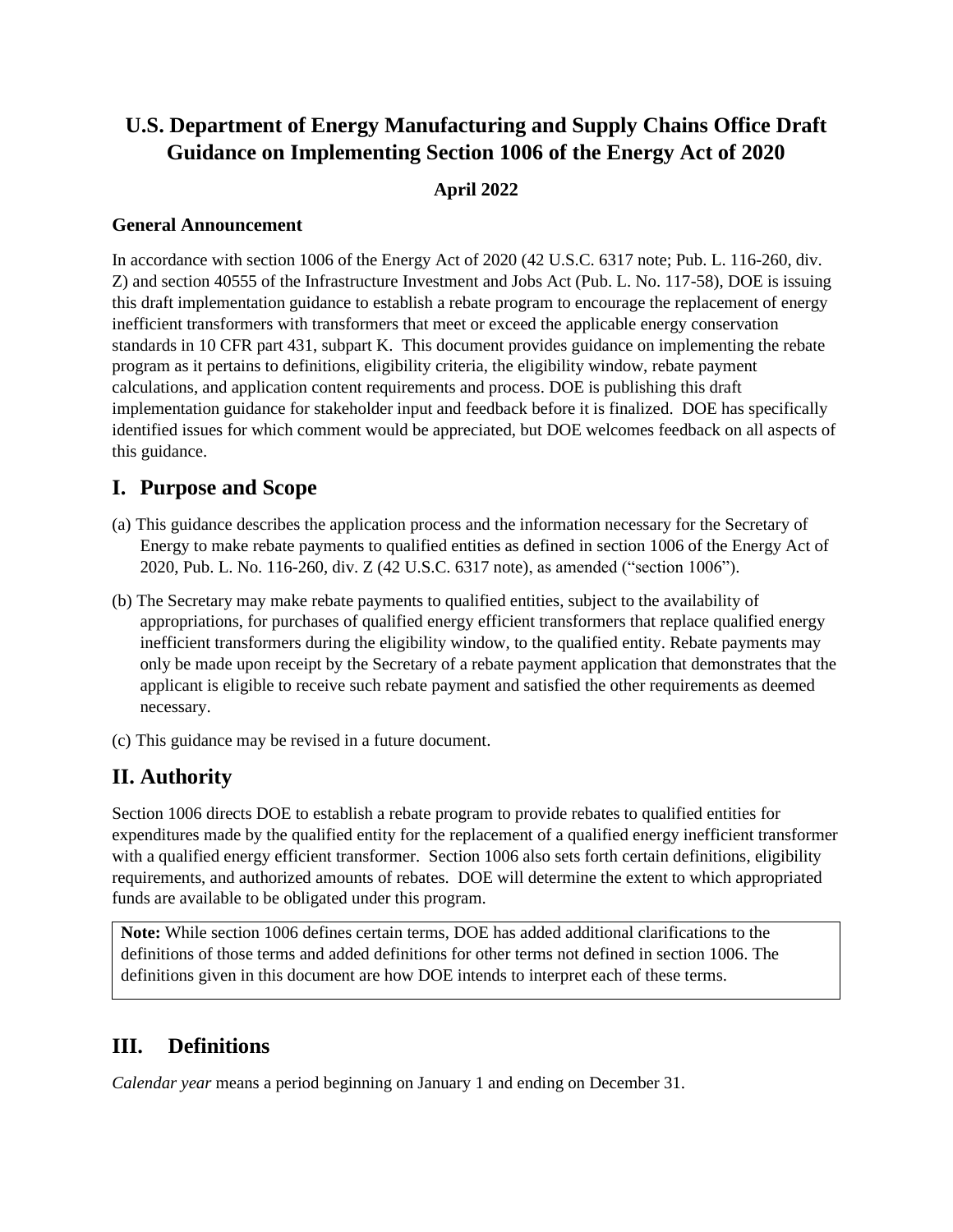*Core Loss* means the no-load loss of a given transformer as measured according to section 4.4 of Appendix A to Subpart K of Part 431.

*DOE* means the U.S. Department of Energy.

*Fiscal Year* means the period beginning October 1 and ending on September 30.

*Manufacturer* means any entity that manufactures a transformer.

*Qualified Energy Efficient Transformer* means a transformer that -

- (1) meets the definition of distribution transformer at 10 CFR 431.192;
- (2) is rated for an identical capacity and number of phases as the qualified energy inefficient transformer it is replacing; and

**Note:** While it may be possible for a manufacturer to replace one, three-phase transformers with multiple single-phase transformers, or upgrade or downgrade the capacity of a transformer in a given application, such a modification would make a comparison of core losses more difficult. Further, permitting rebates for distribution transformers (DTs) with alternative ratings and phases runs the risk of an applicant claiming they are downgrading a transformer when the applicant is actually using a transformer in another application. Therefore, DOE is specifying that transformer phase and capacity ratings be equal between the qualified energy efficient transformer and qualified energy inefficient transformer. DOE welcomes comment on this issue.

(3) meets or exceeds the applicable energy conservation standards described in the tables in subsection (b)(2) and paragraphs (1) and (2) of subsection (c) of 10 CFR 431.196 (as in effect on the date of enactment of the Energy Act of 2020).

*Qualified Energy Inefficient Transformer* means a transformer with an equal number of phases and capacity to a transformer described in any of the tables in subsection  $(b)(2)$  and paragraphs (1) and (2) of subsection (c) of section 431.196 of title 10, Code of Federal Regulations (as in effect on the date of enactment of the Energy Act of 2020) that –

- (A) Does not meet or exceed the appliable energy conservation standards described in paragraph (1); and
- (B) was manufactured between January 1, 1987, and December 31, 2008, for a transformer with an equal number of phases and capacity as a transformer described in the table in subsection (b)(2) of section 431.196 of title 10, Code of Federal Regulations (as in effect of the date of enactment of the Energy Act of 2020); or (ii) was manufactured between January 1, 1992, and December 31, 2011, for a transformer with an equal number of phases and capacity as a transformer described in the table in paragraph (1) or (2) of subsection (c) of that section (as in effect on the date of enactment of the Energy Act of 2020)

*Qualified Entity* means an owner of industrial or manufacturing facilities, commercial buildings, or multifamily residential buildings, a utility, or an energy service company that fulfills the requirements of the rebate program.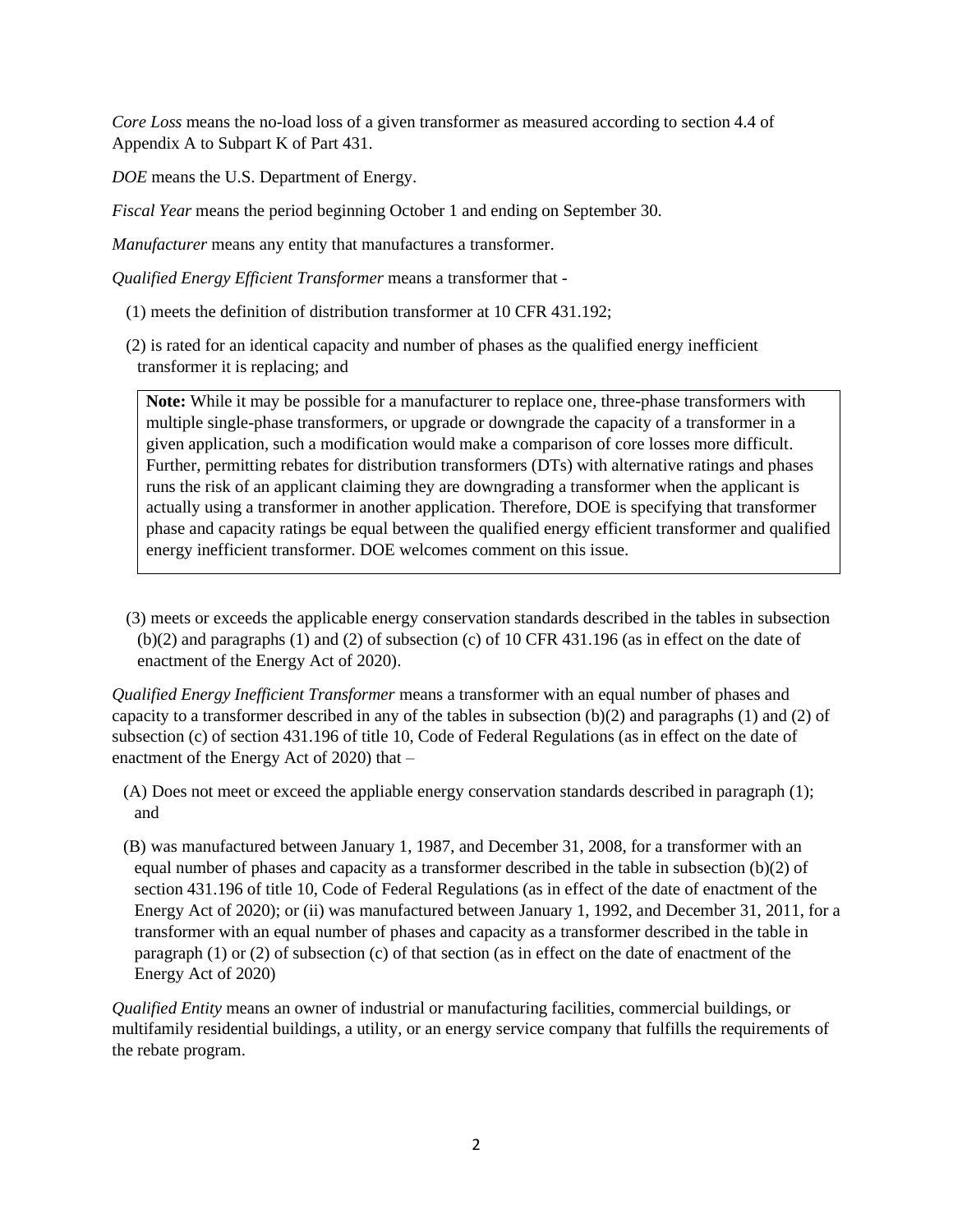*Rebate Payment* means the payment which a qualified entity may receive upon successfully proving eligibility and is valued at twice the amount equal to the difference in Watts between the core loss value of the qualified energy inefficient transformer and the qualified energy efficient transformer.

*Rebate Payment Application* means an application for a rebate payment for a qualified energy efficient transformer that is submitted during the application period.

*Secretary* means the Secretary of the U.S. Department of Energy or such officers or employees of the U.S. Department of Energy as designated by the Secretary of the U.S. Department of Energy.

# **IV. Who May Apply?**

Any qualified entity may apply for rebate payments during the eligibility window provided they purchased a qualified energy efficient transformer to replace a qualified energy inefficient transformer and fulfill the requirements given in this document.

# **V. Eligibility Window, Payment Period, and Maximum Rebate Payments**

- (a) Any qualified entity that is the purchaser of a qualified energy efficient transformer that replaces a qualified energy inefficient transformer is eligible for consideration for the rebate program.
- (b) Rebate payments will be administered on a first come, first serve basis until the exhaustion of availability of appropriated funds.
- (c) Maximum Rebate Payments
	- (1) No single qualified entity will be entitled to aggregate rebates under this section exceeding \$25,000 per calendar year.

### **VI. Application Requirements**

(a) When to Apply

- (1) The following documentation must be included in the application for rebate payment for the purchase of a qualified energy efficient transformer following the purchase of a qualified energy efficient transformer and after the qualified energy inefficient transformer has been permanently decommissioned and scrapped.
	- (i) In the event a qualified entity purchased multiple qualified energy efficient transformers to replace multiple energy inefficient transformers, multiple units may be combined into one application, provided the proper information is provided for each individual unit.
- <span id="page-2-0"></span>(b) An application for a rebate payment must include all items listed in section [\(1\)](#page-2-0) through [\(6\)](#page-3-0) below. DOE may release aggregated, non-identifiable data contained in the application to third parties to inform the technical analyses performed in support of regulatory and non-regulatory programs:
	- (1) The name and physical address of the entity applying for the rebate payment
	- (2) The name, mailing address, telephone number, and email address of a point of contact to respond to questions or requests for additional information, and notification of eligibility determination.
	- (3) A description of the type of entity applying (i.e., industrial or manufacturing facility, commercial building, multifamily residential building, utility, or energy service company).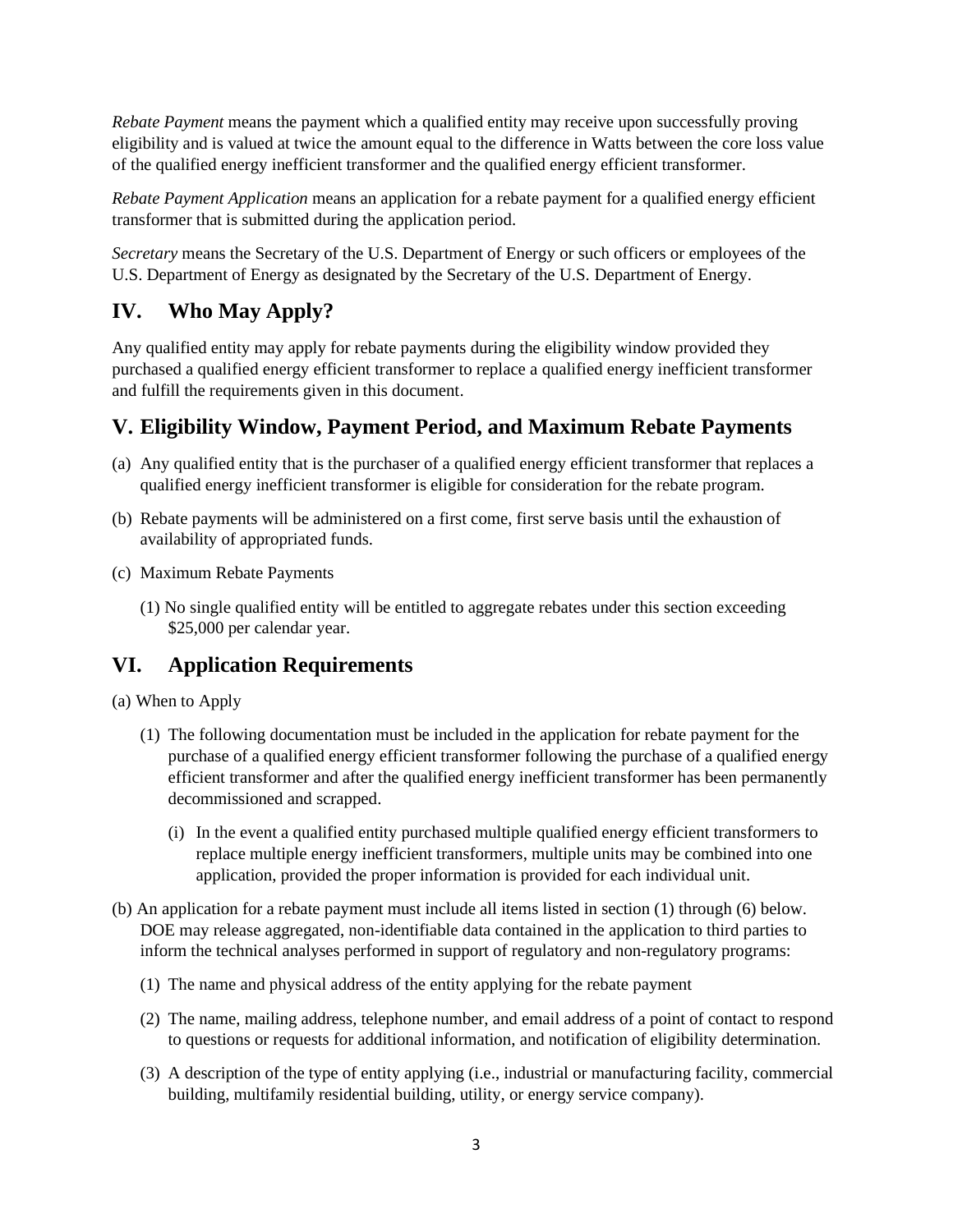- (4) Evidence that the purchased transformer meets the definition of qualified energy efficient transformer set forth in section [III](#page-0-0) and the qualified energy efficient transformer core loss value. Required evidence includes the following:
	- (i) The purchase date of the qualified energy efficient transformer and a copy of the invoice or proof of payment for the purchased energy efficient transformer.
	- (ii) The zip code where the qualified energy efficient transformer is installed.
	- (iii)The serial number, kVA rating, voltage ratings, number of phases, basic impulse level (BIL) rating (for dry-type transformers), certification that such product is DOE compliant, manufacturing location (country), and year of manufacture of the qualified energy efficient transformer.
	- (iv) A copy or image of the qualified energy efficient transformer nameplate.
	- (v) A statement or receipt from the transformer manufacturer as to whether the purchased transformer core is constructed of grain-oriented electrical steel or amorphous electrical steel.
	- (vi) A statement or receipt from the transformer manufacturer as to the core loss value of the qualified energy efficient transformer.
	- (vii) A statement or receipt from the transformer manufacturer as to the load loss value at rated temperature rise of the qualified energy efficient transformer.
- (5) Evidence that the decommissioned transformer meets the definition of qualified energy inefficient transformer set forth in section [III](#page-0-0) and the qualified energy inefficient transformer core loss value if a value other than those listed in DOE's default table of core losses set forth in section [VII](#page-4-0) is used. Required evidence includes the following:
	- (i) The serial number, kVA rating, voltage ratings, number of phases, BIL rating (for dry-type transformers), and year of manufacture of the qualified energy inefficient transformer.
	- (ii) A copy or image of the qualified energy inefficient transformer nameplate.
	- (iii)If a core loss value of the qualified energy inefficient transformer is used other than the values set forth in section [VII](#page-4-0) paragraph  $I(a)(2)(iii)$ , manufacturers must submit the name of the qualified professional or equipment manufacturer who verified the core loss value, a written statement from the qualified professional or equipment manufacturer the core loss value was determined in accordance with DOE's current test procedure (i.e., no-load loss of a given transformer as measured according to section 4.4 of Appendix A to Subpart K of 10 CFR 431), and the core loss value of the qualified energy inefficient transformer.
	- (iv) If the core loss value of the qualified energy inefficient transformer is adopted from DOE's default table of core losses set forth in section [VII](#page-4-0) paragraph [\(b\)](#page-4-2)[\(2\)](#page-4-3)[\(iii\),](#page-4-1) the information provided to meet (i) and (ii) is sufficient for verification of the core losses.
- <span id="page-3-0"></span>(6) Evidence that the qualified energy inefficient transformer has been permanently decommissioned and scrapped. Required evidence includes
	- (i) A signed statement by an authorized executive officer certifying that the qualified energy inefficient transformer has been permanently decommissioned and scrapped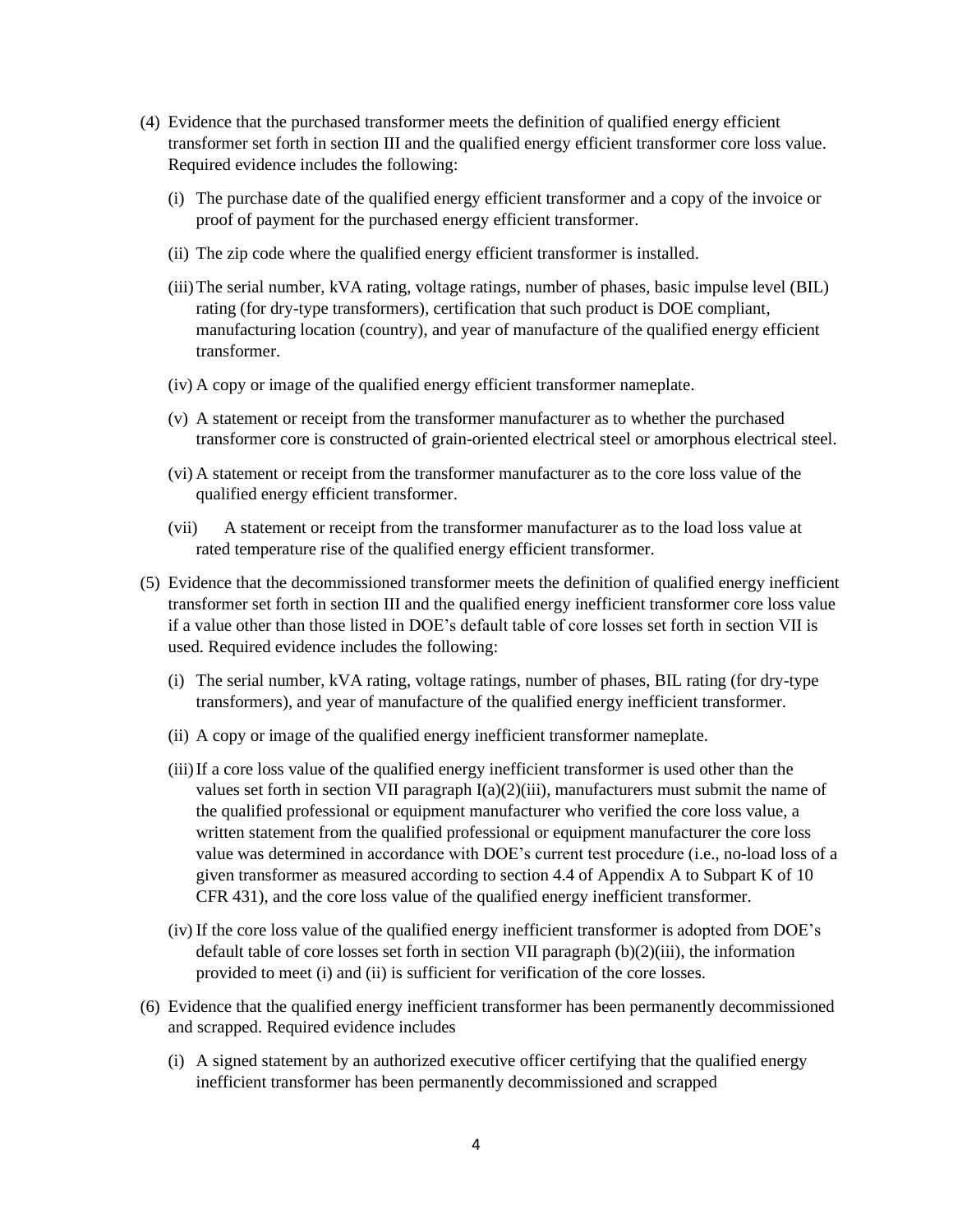**Note:** DOE is considering requiring submission of receipt from a third-party scrap company with the date of decommissioning, kVA, and serial number of the decommissioned transformer, in lieu of the signed statement by the executive officer. DOE requests feedback on the typical method for decommissioning and scrapping a distribution transformer, including whether this is done via a thirdparty company exclusively, as well as if established best practices for recycling component materials should be required.

(7) A statement signed by an authorized executive officer certifying that the information contained in the application is accurate.

**Note:** Strengthening prosperity – by expanding good, safe union jobs and supporting job growth through investments in domestic manufacturing – are key goals set by President Biden, discussed in depth in his Executive Orders on Ensuring the Future Is Made in All of America by All of America's Workers (EO 14005), Tackling the Climate Crisis at Home and Abroad (EO 14008), Worker Organizing and Empowerment (EO 14025), and Promoting Competition in the American Economy (EO 14036). DOE is considering application criteria for distribution transformer rebates that will support the creation of good-paying jobs with the free and fair choice to join a union, the incorporation of strong labor standards, and high-road workforce development, especially registered apprenticeship and quality pre-apprenticeship. DOE is specifically seeking comments about the applicable workforce criteria, including labor standards, training programs, and certifications, that could be considered for the installation of qualified distribution transformers as part of eligibility.

### <span id="page-4-0"></span>**VII. Calculation of Rebate Payments**

(a) Rebate Payment Calculation

(1) Rebate payments will be calculated as follows: \$2 per Watt multiplied by the difference between the core loss of the qualified energy inefficient transformer and the core loss of the qualified energy efficient transformer.

<span id="page-4-2"></span>(b) Core Loss Determination

- (1) The core loss of the qualified energy efficient transformer must be provided by the manufacturer and is equal to the no-load loss of a given transformer as measured according to section 4.4 of Appendix A to Subpart K of Part 431 or as determined by a qualified alternative method for determining energy efficiency or energy use (AEDM) as defined in 10 CFR 429.70(d).
- <span id="page-4-3"></span><span id="page-4-1"></span>(2) The core loss of the qualified energy inefficient transformer is either:
	- (i) Measured by a qualified professional as equal to the no-load loss as measured according to section 4.4 of Appendix A to Subpart K of Part 431;
	- (ii) Verified by the equipment manufacturer and verified to have been tested in accordance with the no-load loss test as measured according to section 4.4 of Appendix A to Subpart K of Part 431; or
	- (iii)Selected from the below tables of default values determined from the no-load loss values in the tables below.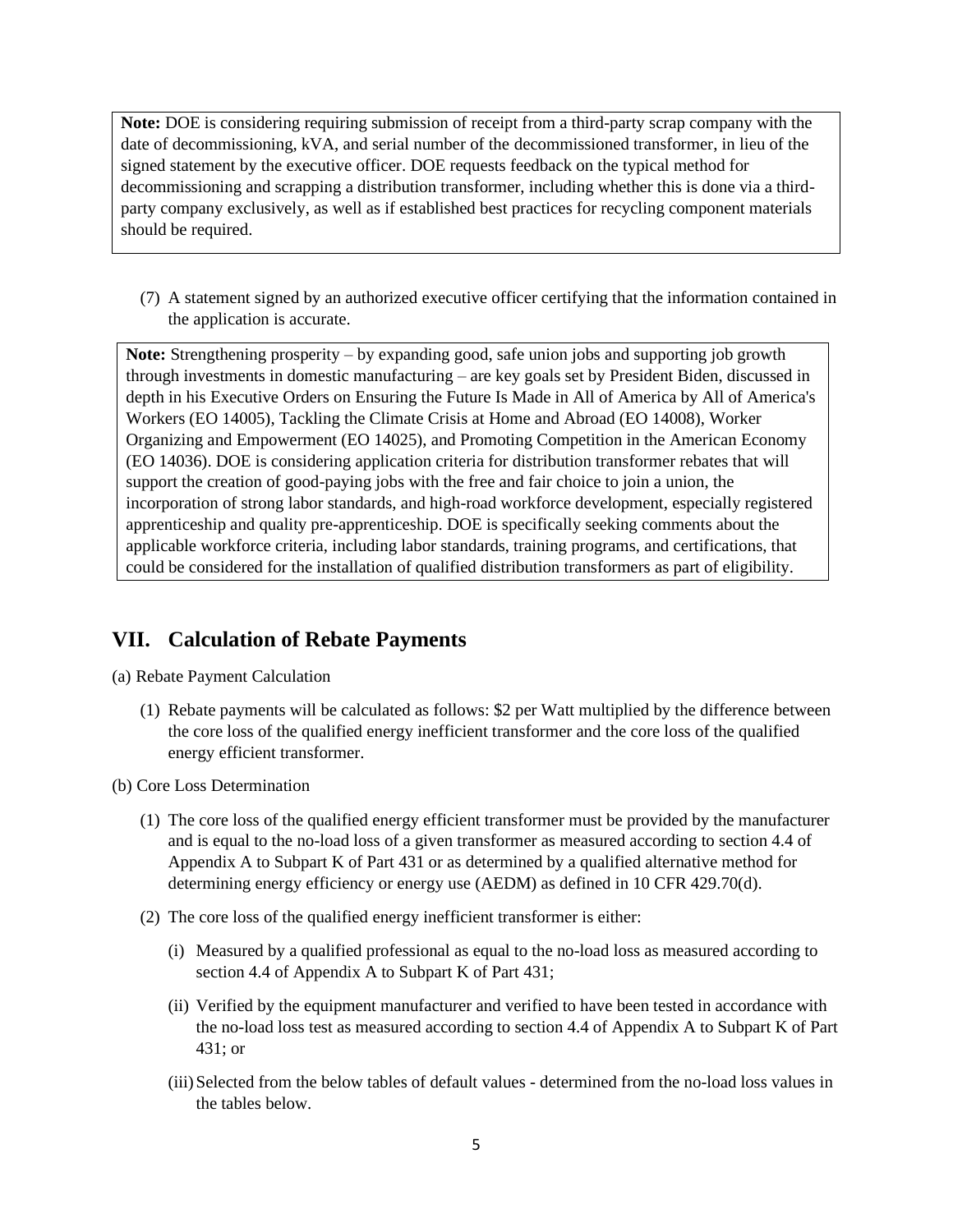|      | <b>Single-Phase</b> | <b>Three-Phase</b> |                      |
|------|---------------------|--------------------|----------------------|
| kVA  | Core Loss [W]       | kVA                | <b>Core Loss [W]</b> |
| 10   | 31                  | 15                 | 52                   |
| 15   | 42                  | 30                 | 90                   |
| 25   | 62                  | 45                 | 124                  |
| 37.5 | 84                  | 75                 | 185                  |
| 50   | 105                 | 112.5              | 255                  |
| 75   | 142                 | 150                | 320                  |
| 100  | 178                 | 225                | 441                  |
| 167  | 263                 | 300                | 553                  |
| 250  | 357                 | 500                | 770                  |
| 333  | 444                 | 750                | 1061                 |
| 500  | 604                 | 1000               | 1332                 |
| 667  | 752                 | 1500               | 2026                 |
| 833  | 891                 | 2000               | 2543                 |
|      |                     | 2500               | 3033                 |

**Table 1 Liquid-Immersed Transformer Core Loss Values of Qualified Energy Inefficient Transformers**

**Note:** DOE relied on Oak Ridge National Laboratory's (ORNL) 1996 report "Determination Analysis of Energy Conservation Standards for Distribution Transformers"<sup>1</sup> to develop an initial estimate of the core loss characteristics of qualified energy inefficient transformers. That document estimated the core loss of the base case liquid-immersed transformer– the results of which are repeated in the table below.

| Size (kVA) | <b>Type</b> | <b>Core Loss [W]</b> |
|------------|-------------|----------------------|
| 25         | Pole        | 62                   |
| 50         | Pole        | 106                  |
| 50         | Pad         | 104                  |
| 150        | Pad         | 320                  |
| 750        | Pad         | 1,061                |
| 2000       | Pad         | 2,543                |

DOE then scaled the core loss estimates to all other kVAs, based on the nearest capacity with the same number of phases, using a typical scaling equation<sup>2</sup> shown in **Error! Reference source not found.**.

<sup>1</sup> Barnes, P. R., Van Dyke, J. W., McConnel, B. W. & Das, S., *Determination Analysis of Energy Conservation Standards for Distribution Transformers.* (Oak Ridge National Laboratory, 1996)

<sup>&</sup>lt;sup>2</sup> See Appendix 5B of the April 2013 Distribution Transformer Final Rule Technical Support Document, available at Docket No. EERE-2010-BT-STD-0048-0760.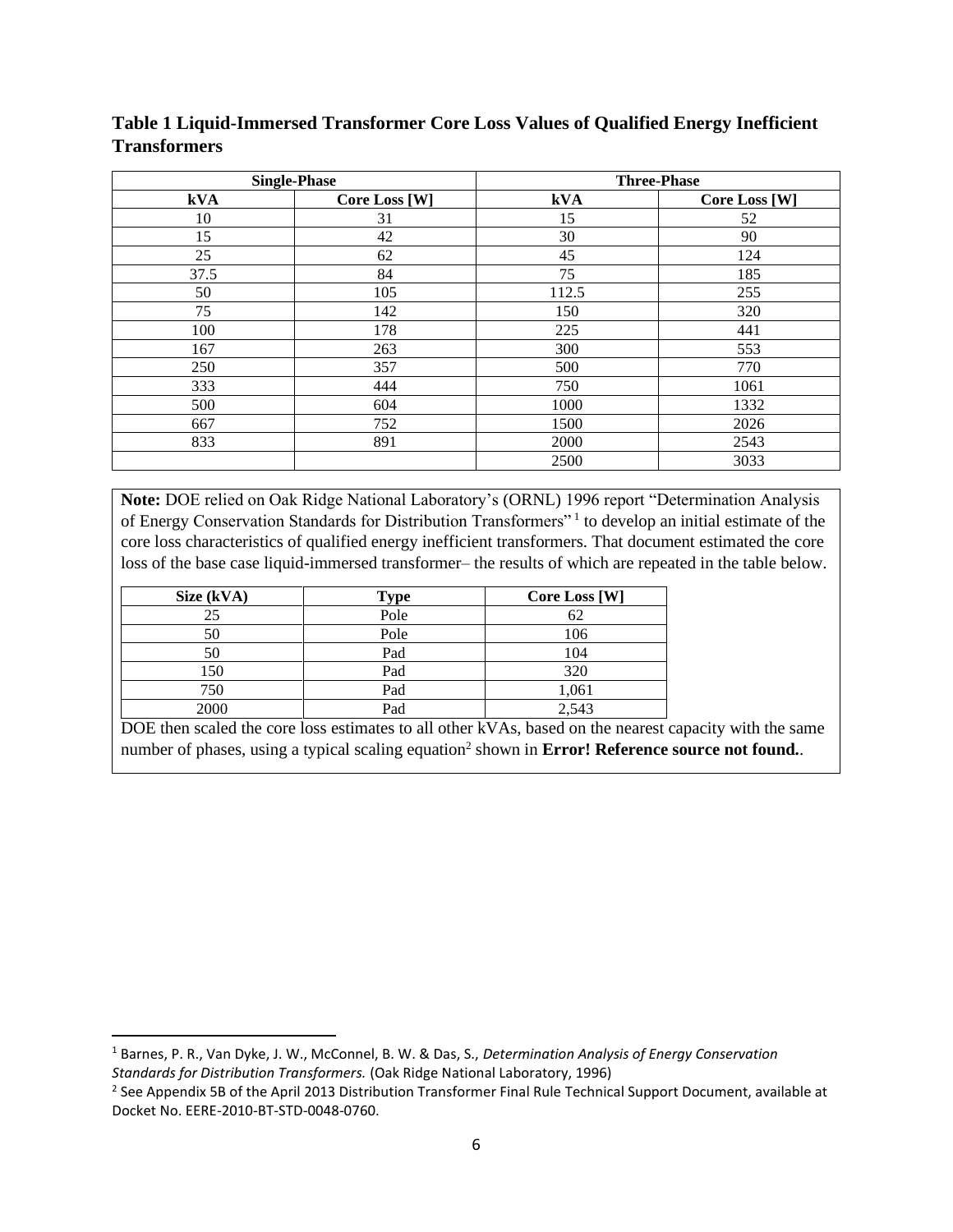| Equation 1                                                                                                        |
|-------------------------------------------------------------------------------------------------------------------|
| $NL_1 = NL_0 \frac{s_1^x}{s_2^x}$                                                                                 |
| Where                                                                                                             |
| $NL_1 = Core loss of transformer 1$                                                                               |
| $NL_0 = Core loss of transformer 0$                                                                               |
| $S_1 = Capacity$ of transformer 1                                                                                 |
| $S_0 = Capacity$ of transformer 0                                                                                 |
| $x =$ Scaling exponent, equal to 0.76 for single – phase transformers and 0.79 for three<br>$-phase$ transformers |

|      |            | <b>Single-Phase</b> |              |       |          | <b>Three-Phase</b> |              |
|------|------------|---------------------|--------------|-------|----------|--------------------|--------------|
|      |            | BIL                 |              |       |          | BIL                |              |
|      | $20-45$ kV | 46-95 kV            | $\geq$ 96 kV |       | 20-45 kV | 46-95 kV           | $\geq$ 96 kV |
| kVA  |            | Core Loss [W]       |              | kVA   |          | Core Loss [W]      |              |
| 15   | 104        | 128                 | 132          | 15    | 134      | 165                | 172          |
| 25   | 146        | 180                 | 188          | 30    | 214      | 263                | 275          |
| 37.5 | 192        | 236                 | 247          | 45    | 281      | 345                | 362          |
| 50   | 232        | 286                 | 300          | 75    | 395      | 486                | 513          |
| 75   | 305        | 374                 | 396          | 112.5 | 518      | 638                | 675          |
| 100  | 370        | 455                 | 481          | 150   | 629      | 773                | 821          |
| 167  | 521        | 641                 | 682          | 225   | 825      | 1014               | 1082         |
| 250  | 683        | 840                 | 897          | 300   | 1000     | 1230               | 1316         |
| 333  | 439        | 910                 | 974          | 500   | 1408     | 1732               | 1862         |
| 500  | 971        | 1194                | 1284         | 750   | 1848     | 2273               | 2453         |
| 667  | 1178       | 1449                | 1562         | 1000  | 3044     | 2915               | 2984         |
| 833  | 1367       | 1681                | 1816         | 1500  | 3994     | 3825               | 3931         |
|      |            |                     |              | 2000  | 4843     | 4638               | 4780         |
|      |            |                     |              | 2500  | 5624     | 5386               | 5563         |

**Table 2 Medium-Voltage Dry-Type Transformer Core Loss Values of Qualified Energy Inefficient Transformers**

Note: DOE relied on its 2006 Distribution Transformer Final Rule Technical Support Document<sup>3</sup> base case scenario for its various representative units to estimate the no-load loss characteristics of qualified energy inefficient transformers. DOE used the 2006 Distribution Transformer Final Rule Technical Support Document instead of the ORNL report for medium-voltage dry-type transformers because the 2006 Distribution Transformer Final Rule Technical Support Document spans a larger range of the

<sup>&</sup>lt;sup>3</sup> See Appendix 8E of the 2006 Distribution Transformer Final Rule Technical Support Document, available at Docket No. EERE-2006-0099-0253.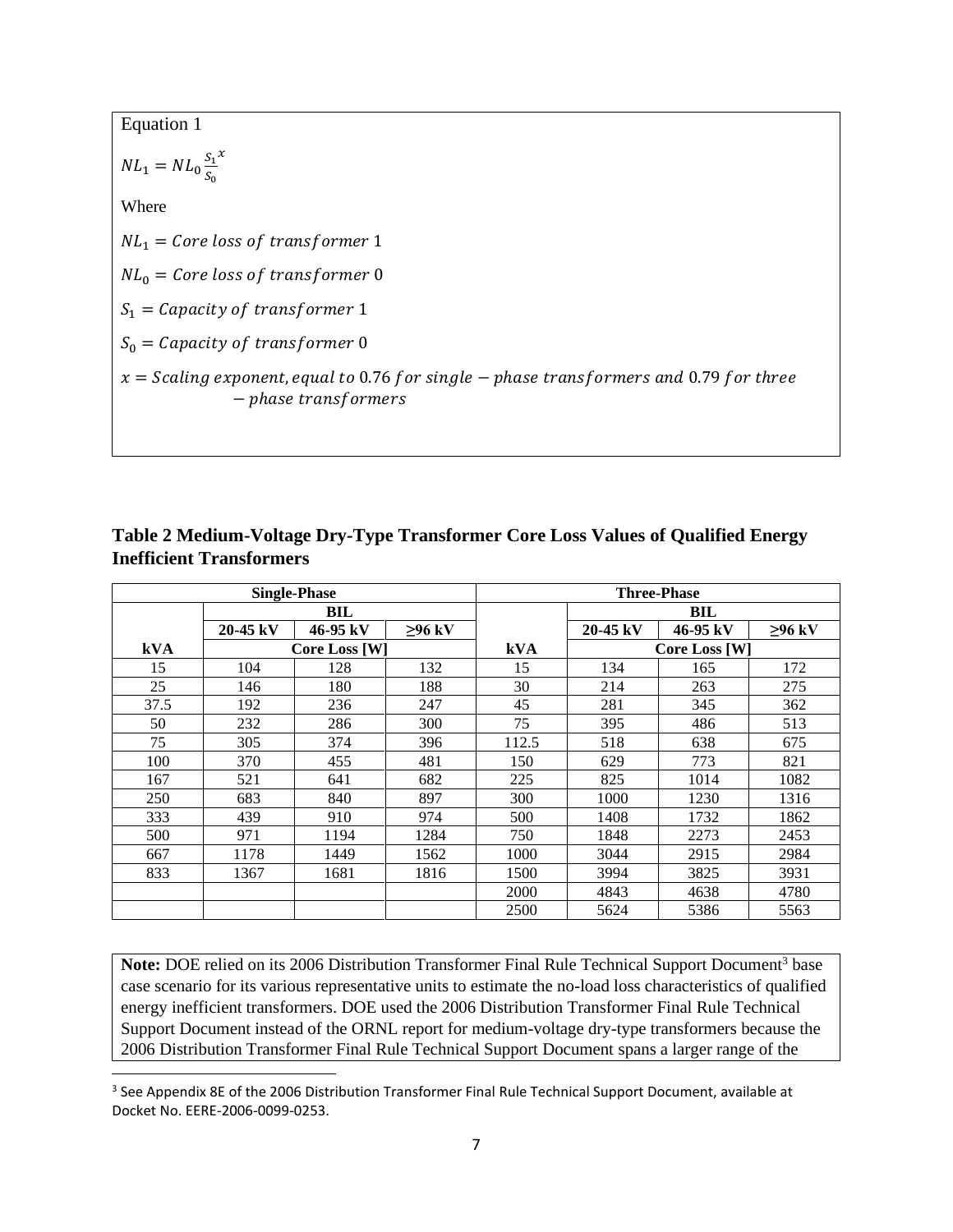various sizes and BIL ratings that are incorporated into DOE's current energy conservation standards. That document estimated the no-load loss of the base case medium-voltage dry-type distribution transformers – the results of which are repeated in the table below.

|            | $20-45$ kV           | <b>BIL</b><br>46-95 kV | $\geq$ 96 kV |
|------------|----------------------|------------------------|--------------|
| <b>kVA</b> | <b>Core Loss [W]</b> |                        |              |
| 300        | 1,000                | 1,230                  |              |
| 1500       | 3,994                | 3,825                  |              |
| 2000       |                      |                        | 4,780        |

**Note:** DOE scaled the medium-voltage dry-type core loss estimates to all other three-phase kVAs, based on the nearest capacity with the same number of phases, using a typical scaling equation<sup>4</sup> shown in **Error! Reference source not found.**.

Equation 2

$$
NL_1 = NL_0 \frac{s_1^x}{s_0}
$$

Where

 $NL_1 = Core loss of transformer 1$ 

 $NL_0 = Core loss of transformer 0$ 

 $S_1 = Capacity$  of transformer 1

 $S_0 = Capacity$  of transformer 0

 $x =$  Scaling exponent, equal to 0.67 for less than 96 kV BIL transformers

and 0.68 for greater than or equal to 96 kV BIL

DOE assumed the core loss ratio between single-phase and three-phase transformers was the same for liquid-immersed and medium-voltage dry-type transformers. Therefore, DOE multiplied the threephase medium-voltage dry-type default core loss values at 75 kVA and 500 kVA by the ratio of core losses assumed for single-phase liquid-immersed transformers to core losses assumed for three-phase liquid-immersed transformers to establish single-phase medium-voltage dry-type default core loss values. (75 kVA and 500 kVA are standard sizes for both single and three phase transformers for both

<sup>4</sup> See Appendix 5B of the April 2013 Distribution Transformer Final Rule Technical Support Document, available at Docket No. EERE-2010-BT-STD-0048-0760.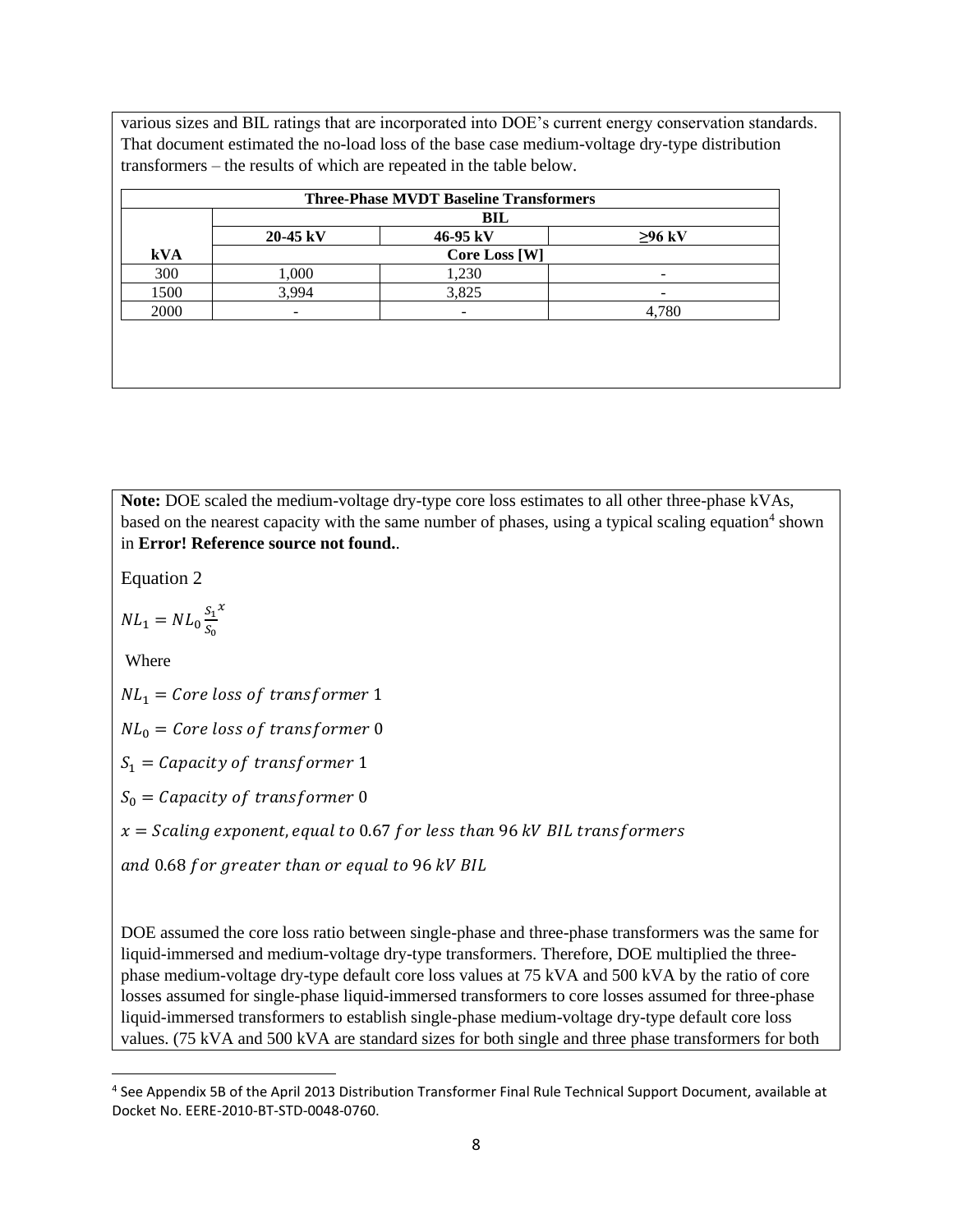liquid-immersed and dry-type transformers). DOE assumed a similar ratio between single- and threephase medium-voltage dry-type transformers at each BIL range. DOE then scaled the single-phase medium-voltage dry-type transformer default values using **Error! Reference source not found.**.

## **VIII. Procedures for Processing Applications**

(a) Processing applications:

- (1) Applications and notifications to the Department must be submitted to the Energy Efficient Transformer Rebate Program, at [EPS\\_EET\\_rebates@ee.doe.gov.](mailto:EPS_EET_rebates@ee.doe.gov)
- (2) Following submission of an application, DOE will review and consider the completeness of the application data and may request supplementary information relating to the application. When DOE is satisfied that sufficient information has been reported, the application will be reviewed for eligibility consistent with section 1006 and this Guidance.
- (3) Applications will be processed on a first come, first serve basis subject to availability of appropriated funds.

(b) Notice of decision:

- (1) DOE will issue a written notice of the determination to each applicant with the following content:
	- (i) Disapproving or approving the application as eligible for rebate payment in whole or in part; and
	- (ii) Setting forth the applicant's amount of rebate payment.
- (2) If the application does not meet the requirements of this program, DOE will issue a written notice denying the application in whole or in part with an explanation of the basis for denial.

# **IX. Administrative Appeals**

(a) In order to exhaust administrative remedies, an applicant who receives a notice denying an application in whole or in part, must file an appeal within 30 calendar days of the date on the notice denying an application with the DOE Office of Hearings and Appeals, 1000 Independence Avenue, S.W., Washington, D.C. 20585, in accordance with the procedures set forth below and in accordance with the procedural regulations codified at 10 C.F.R. Part 1003.

(b) If an applicant does not file an appeal in accordance with these requirements, the determination of DOE shall become final. If an applicant files an appeal on a timely basis in accordance with these requirements, the decision and order of the Office of Hearings and Appeals shall be final. If the Office of Hearings and Appeals orders a rebate, the Director of the Office of Hearings and Appeals shall send a copy of such order to the DOE Finance Office with a directive to make the required payment.

(c) The appeal shall contain: (1) a concise statement of the ground(s) upon which the applicant contests the written notice of DOE; (2) a copy of the DOE notice; (3) contact information (i.e., name, telephone number, mailing and e-mail addresses) for a representative able to respond to questions and provide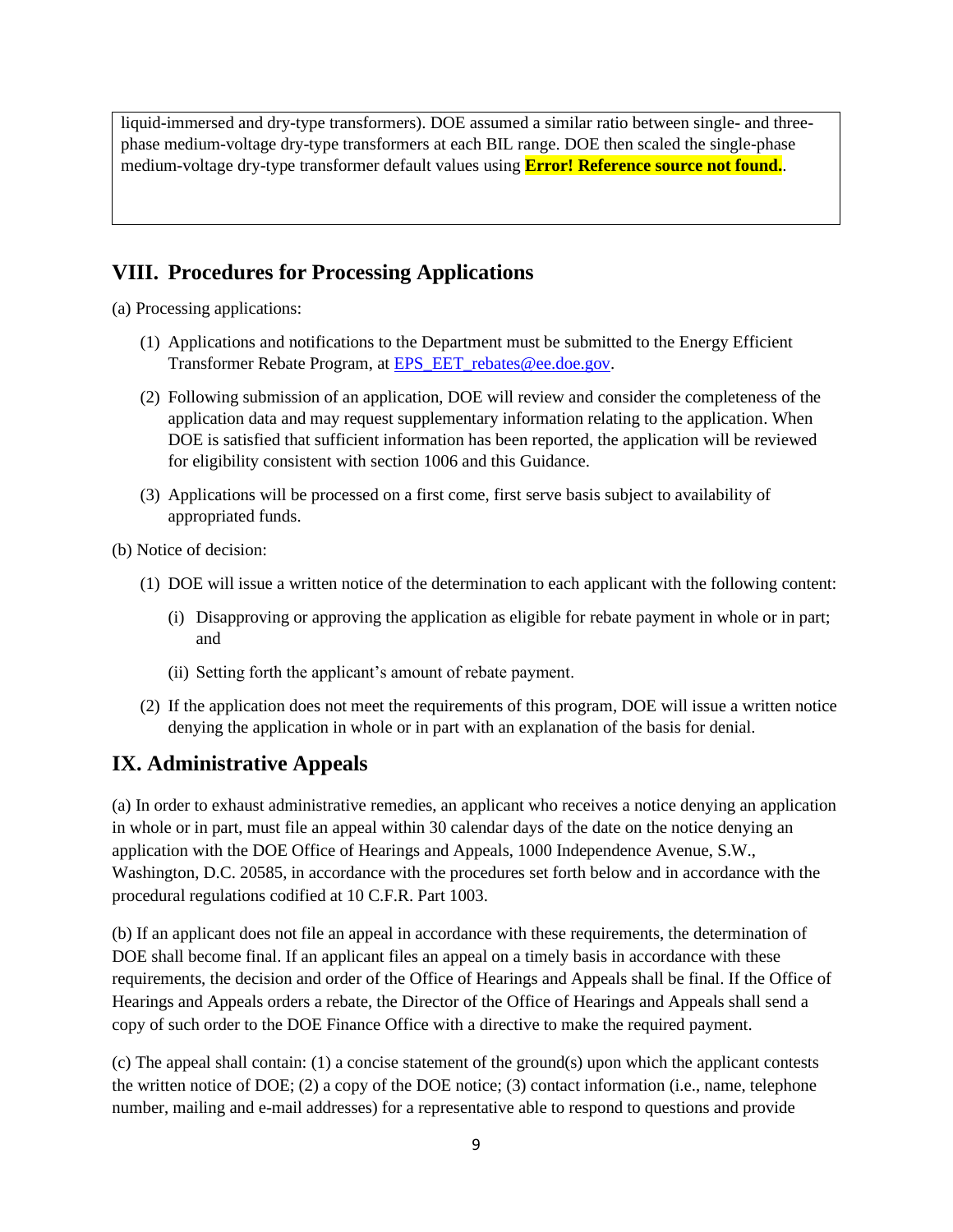information relevant to the appeal; and (4) any data, documentation, or other relevant information supporting a showing by the appellant that the denial of eligibility or disallowance of payment, either in whole or in part, is arbitrary and capricious.

(d) The appeal, including attachments, should be electronically filed with the Office of Hearings and Appeals (OHA), U.S. Department of Energy, at: OHA.filings@hq.doe.gov. Upon filing, OHA will confirm receipt of the appeal and assign the appeal a case number.

(e) The following matters are not subject to appeal:

(1) the denial of an application on the basis of untimeliness, and

(2) a proportional award of a rebate payment based upon DOE's determination that insufficient appropriated funds are available to make rebate payments on all eligible production to all qualified applicants.

(f) The appeal process shall proceed as follows:

(1) An appeal under these procedures must be filed within ten (10) days of an applicant receiving the determination by DOE denying eligibility or a claim for rebate payment, in whole or in part.

(2) In evaluating an appeal, OHA may require the submission of additional information by the appellant regarding any statement, data, documentation, or other information included in an appeal. OHA may also solicit and accept submissions of relevant information from other sources, including DOE, provided that the appellant is afforded an opportunity to respond to all such submissions. OHA may, on its own initiative, convene a conference or hearing if, in its discretion, it considers that such conference or hearing will advance its evaluation of the appeal. OHA will determine the scope and format of any conference or hearing convened under these procedures, as well as the parties allowed to participate.

(3) OHA may issue an order summarily dismissing an appeal if: (a) the appeal is not filed in a timely manner, unless good cause is shown; (b) the appeal is defective on its face; (c) the appellant fails to provide additional information requested by OHA within the time specified by OHA; or (d) for any other reason that the appeal would be subject to dismissal under the OHA procedural regulations codified at 10 C.F.R. Part 1003.

(4) OHA will provide DOE with the opportunity to submit a written response to an appeal within a period of time specified by OHA. OHA will provide the appellant with a copy of DOE's response and allow the appellant to submit a reply within a period of time specified by OHA.

(5) Within thirty (30) days of receiving all required information, including additional information requested by OHA subsequent to the submission of the appeal, OHA shall issue a written decision granting or denying the appeal, in whole or in part. The decision shall include a written statement setting forth the relevant facts and basis for the determination. Upon issuance, OHA shall serve an electronic version of the decision upon the appellant and the DOE Office of Energy Efficiency and Renewable Energy. The decision will also be published on the OHA website: